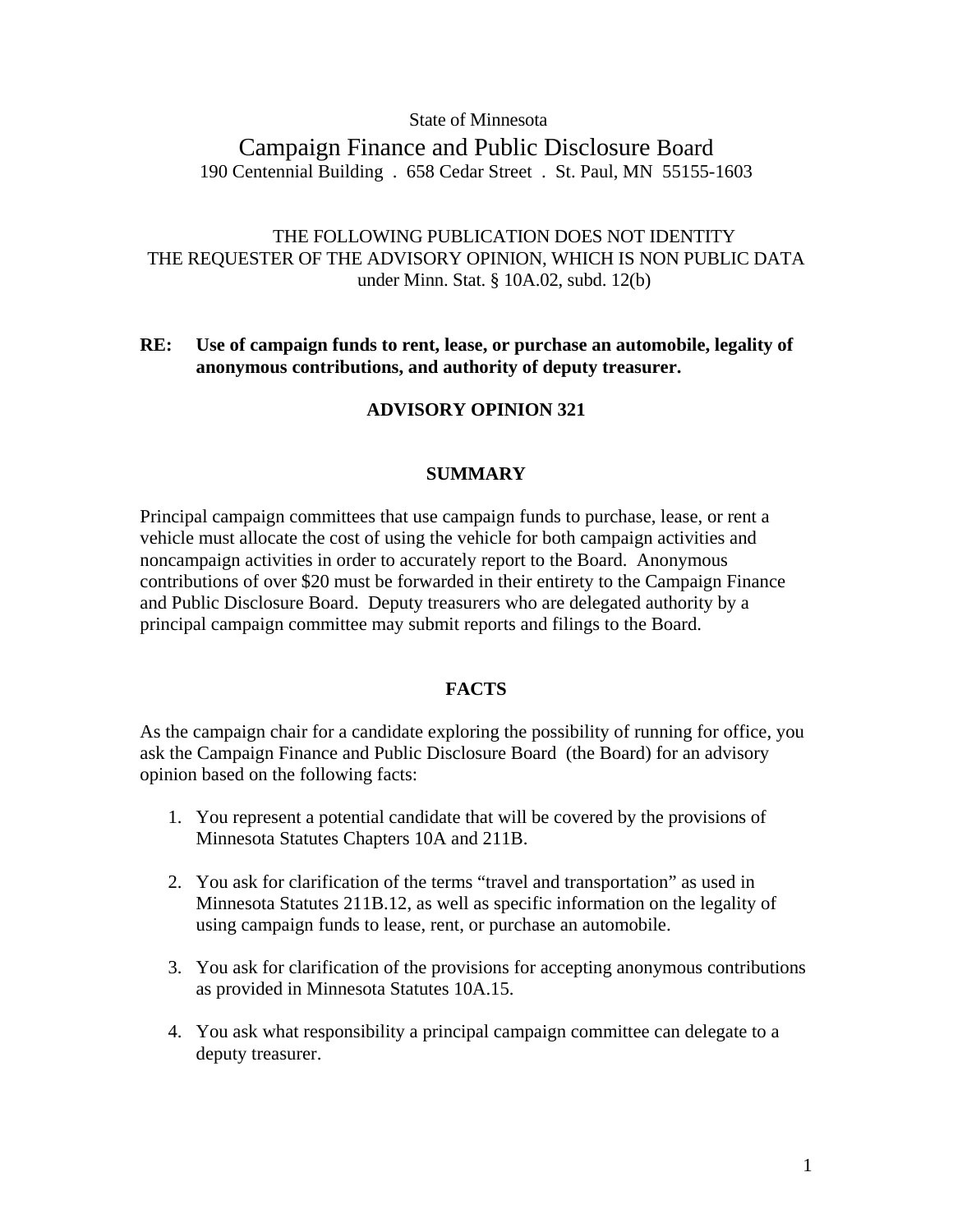# **ISSUE ONE**

May campaign funds be used to rent, lease, or purchase an automobile for use in campaign related functions?

# **OPINION**

Minnesota Statutes 211B.12 provides a listing of permitted campaign expenditures that may be made by candidates for state office and prohibits the conversion of campaign funds to personal use. The Board has no authority to issue an opinion interpreting this statute, or any statute outside of Chapter 10A. You may wish to confer with legal counsel to determine what constraints this statute places on the use of campaign funds, and in particular the meaning of "travel and transportation" as used in the statute.

If you determine that Minnesota Statutes 211B.12 allows for the use of campaign funds to purchase, lease, or rent a vehicle you will need to report all expenditures of campaign funds for that purpose to the Board. If an automobile is rented, the committee will need to ensure that either the vehicle is used only for campaign related purposes, or provide a system to accurately monitor the cost of using the vehicle for non-campaign related purposes. This monitoring is necessary to ensure that campaign funds are not converted to personal use.

For a related issue the Board has established in Minnesota Rules 4503.0500, subpart 8, that contributing the use of an automobile to a campaign is an in kind contribution valued at the lowest rate used by the state of Minnesota to reimburse its employees for automobile use. (As of the date of this opinion that rate is 23 cents per mile.) The Board believes that this rate should be used to determine a fair cost when billing an individual for personal use of a vehicle rented by the committee. Money paid to the committee for non-campaign related use of the vehicle would be reported to the Board as miscellaneous income.

The price paid for renting, leasing, or purchasing a vehicle should be no less than the fair market value that would be paid by any private individual not associated with the campaign. If the price paid for use of the vehicle by the principal campaign committee is less than fair market value, the vendor will have made an in kind contribution to the principal campaign committee. The value of the in kind contribution will equal the difference between fair market value and actual cost. In kind contributions of over \$100 must be reported to the Board.

A committee receiving a in kind contribution from a vendor should be aware that if the vendor is a corporation, the contribution is prohibited under Minnesota Statutes 211B.15, subdivision 2.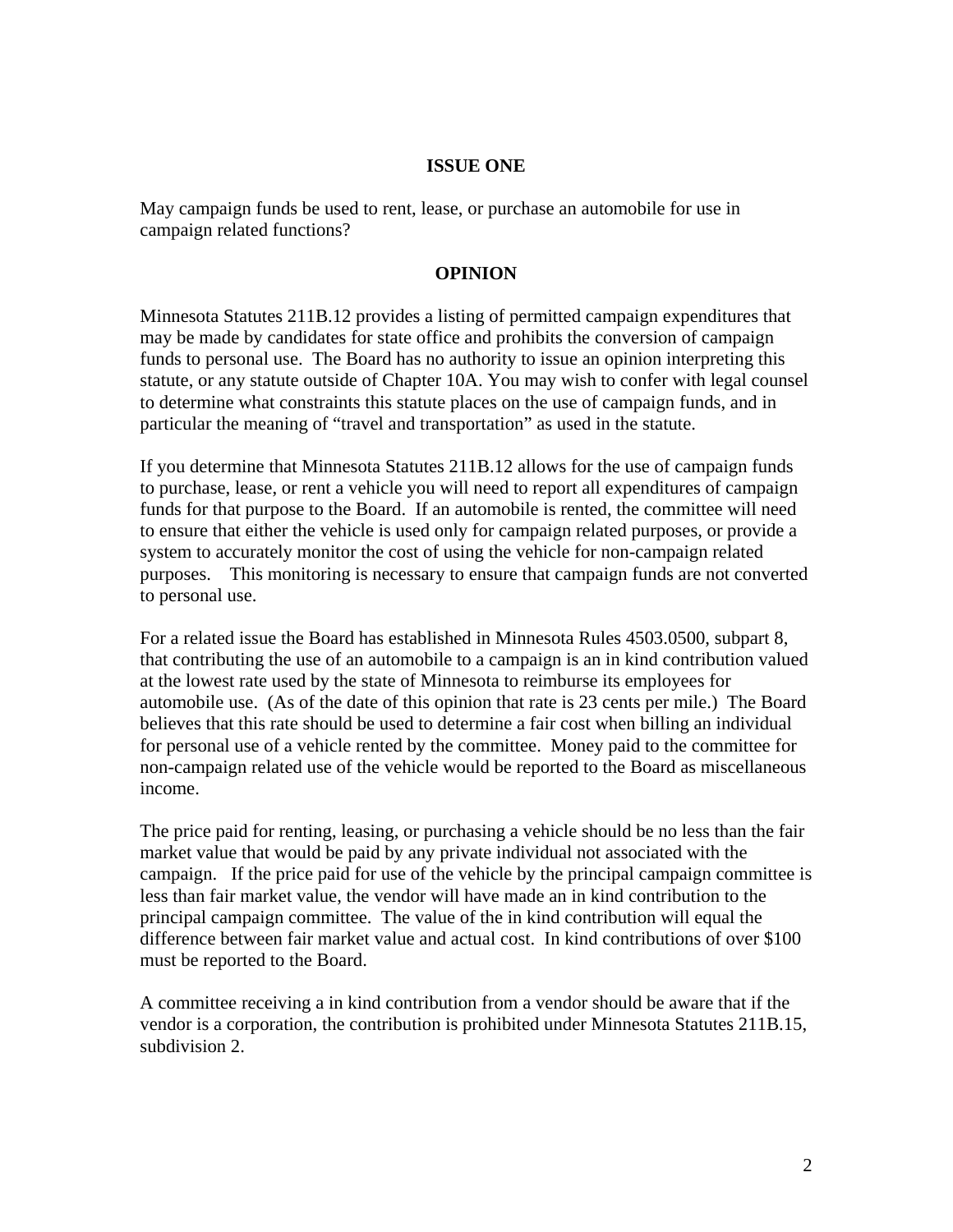If a committee leases a vehicle for campaign use, the issues related to reporting the expenditures incurred and monitoring the use of the vehicle are the same as those described above when renting an automobile.

If a committee purchases a vehicle for campaign use, the issues related to reporting the expenditures incurred and monitoring the use of the vehicle are the same as those described above when renting an automobile. In addition, a vehicle purchased by a principal campaign committee is an asset of the committee that must be accounted for upon the sale of the vehicle, or the termination of the committee. The method of disposing of the vehicle and the amount the vehicle is sold for must be reported to the Board. A principal campaign committee is responsible to ensure that all physical assets of the committee, including a vehicle, are either used for campaign purposes or the committee is reimbursed at an appropriate rate for their use. This responsibility does not end when a given campaign or election cycle is complete.

## **ISSUE TWO**

Are all anonymous contributions prohibited, or only those in excess of \$20?

#### **OPINION**

Minnesota Statutes 10A.15, subdivision 1, provides in part that "A…principal campaign committee…may not retain an anonymous contribution in excess of \$20,". Therefore, an anonymous contribution which does not exceed \$20 may be retained by a committee. A contribution of over \$20 may be retained if the contributor's name, address, amount of contribution, and date of receipt are known and recorded by the committee. In addition, a committee that receives aggregate contributions from an individual of over \$100 must collect and retain information on the contributor's employer or occupation.

#### **ISSUE THREE**

Can a deputy treasurer for a Principal Campaign Committee sign the reporting documents required by the Board?

### **OPINION**

Minnesota Statutes 10A.11, subdivision 3, provides in part that a principal campaign committee may appoint one or more deputy treasurers. To be recognized by the Board, a deputy treasurer must be identified on the Principal Campaign Committee Statement of Registration and Organization. It is the opinion of the Board that a deputy treasurer can sign and file required reports and statements with the Board. However the treasurer of a principal campaign committee remains responsible for the accuracy and timeliness of reports submitted by a deputy treasurer. Ultimately the candidate is responsible for the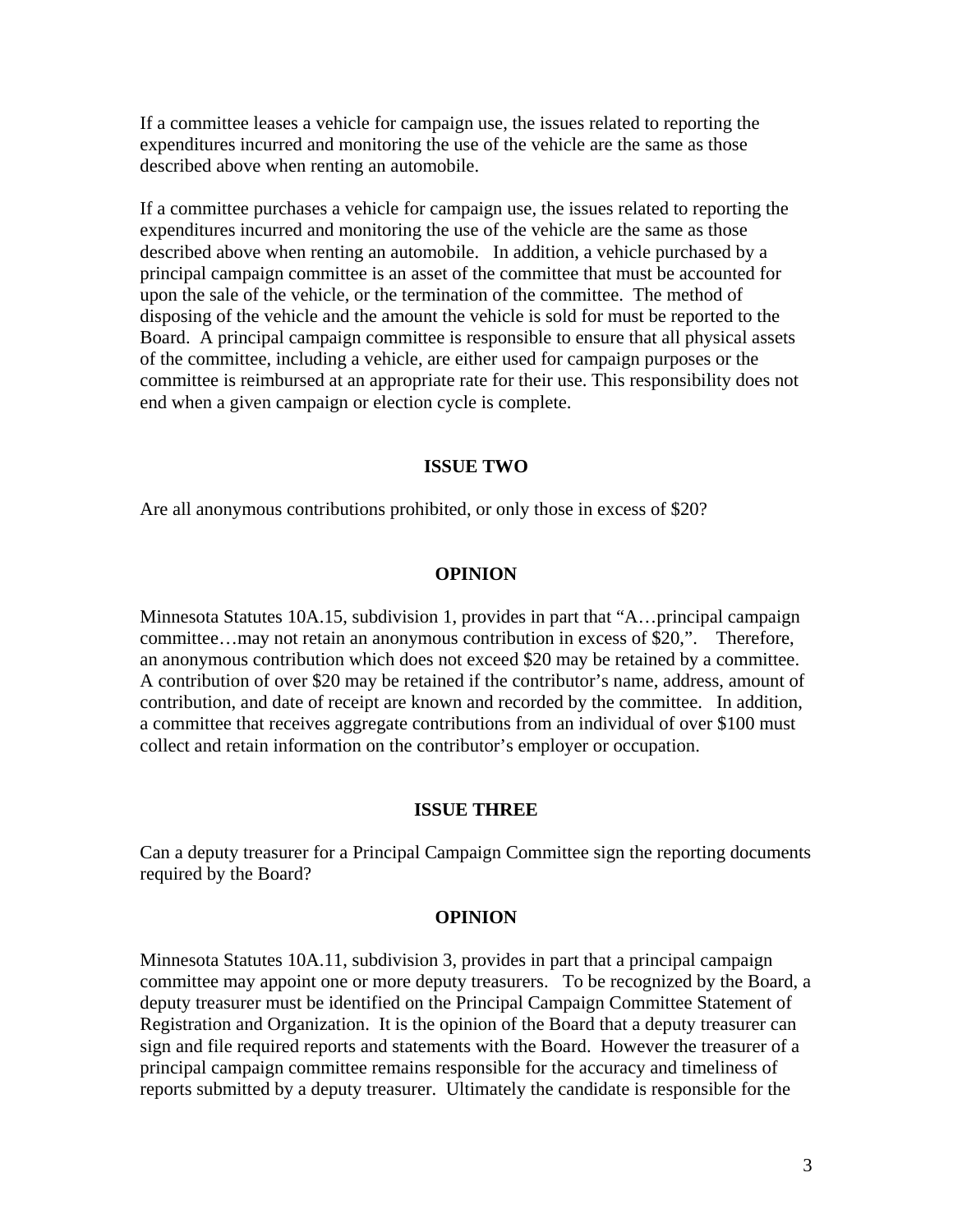candidate's principal campaign committee's compliance with Minnesota Statutes Chapter 10A. (Mmesota Rules 4503.0200 subp. 2).

Issued  $8 - 8 - 00$ 

Wil Fluegel, Chair Campaign Finance and Public Disclosure Board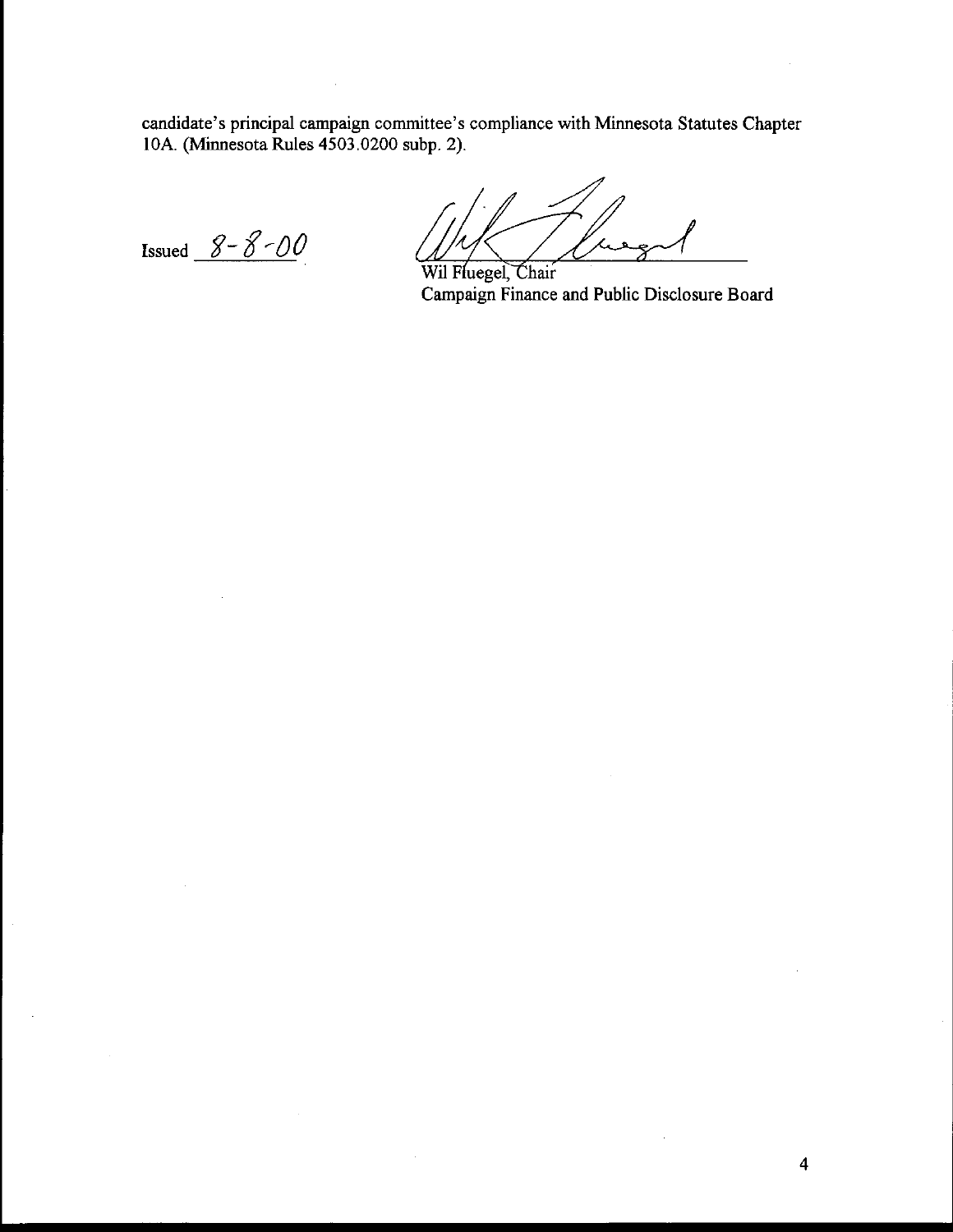## **Cited Statutes and Rules**

#### **10A.11 Organization of Committees and Party Units.**

 **Subdivision 1.** Chair and treasurer. A political committee, principal campaign committee, or party unit must have a chair and a treasurer. The chair and treasurer may be the same individual.

 **Subd. 2.** Treasurer vacancy. A political committee, principal campaign committee, or party unit may not accept a contribution or make an expenditure or permit an expenditure to be made on its behalf while the office of treasurer is vacant.

 **Subd. 3.** Deputy treasurers. The treasurer of a political committee, principal campaign committee, or party unit may appoint as many deputy treasurers as necessary and is responsible for their accounts.

### **10A.15 Contributions.**

**Subdivision 1.** Anonymous contributions. A political committee, political fund, principal campaign committee, or party unit may not retain an anonymous contribution in excess of \$20, but must forward it to the board for deposit in the general account of the state elections campaign fund.

 **Subd. 2.** Source; amount; date. An individual who receives a contribution in excess of \$20 for a political committee, political fund, principal campaign committee, or party unit must, on demand of the treasurer, inform the treasurer of the name and, if known, the address of the source of the contribution, the amount of the contribution, and the date it was received.

#### **211B.12 Legal expenditures.**

 Use of money collected for political purposes is prohibited unless the use is reasonably related to the conduct of election campaigns, or is a noncampaign disbursement as defined in section 10A.01, subdivision 10c. The following are permitted expenditures when made for political purposes:

- (1) salaries, wages, and fees;
- (2) communications, mailing, transportation, and travel;
- (3) campaign advertising;
- (4) printing;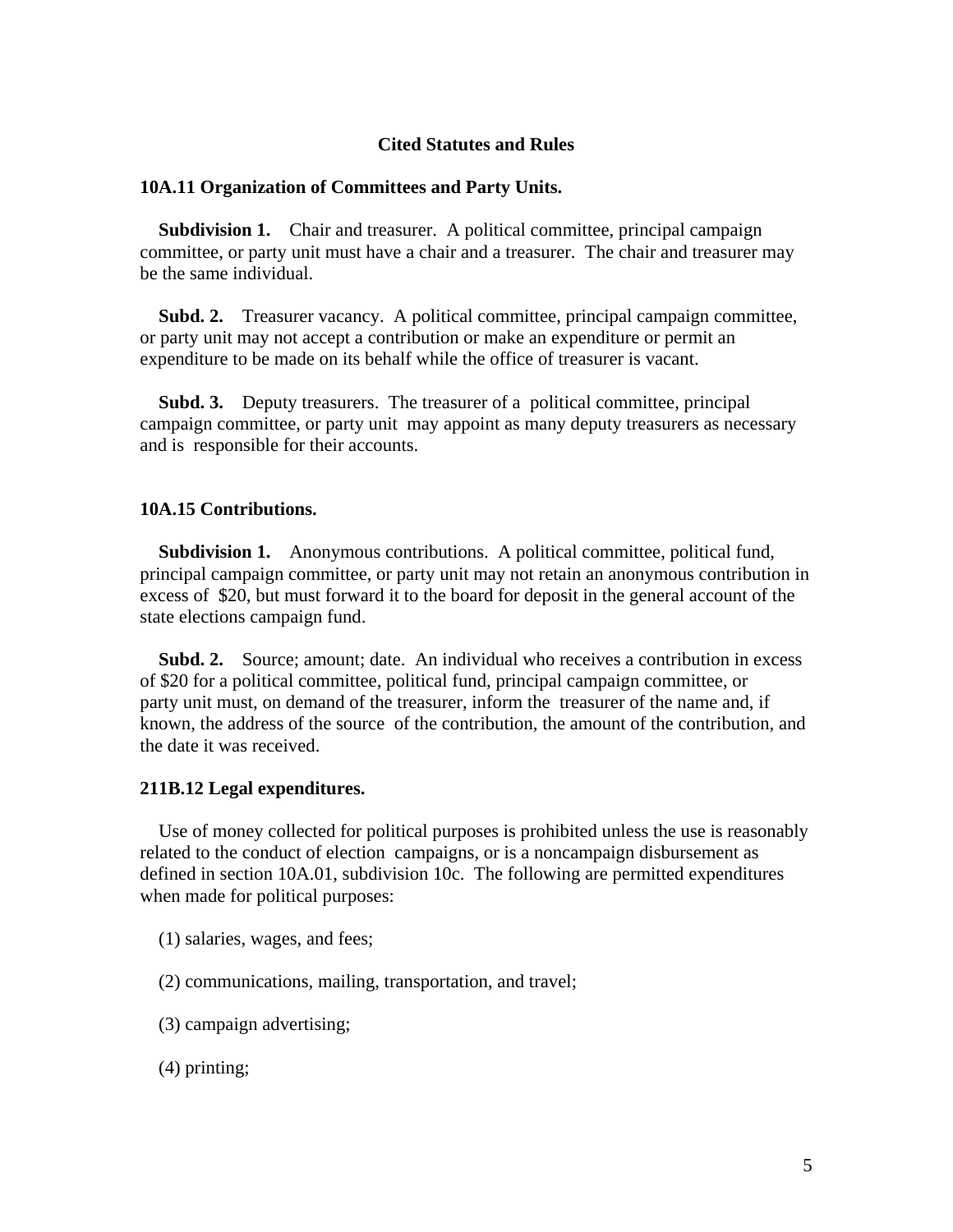(5) office and other space and necessary equipment, furnishings, and incidental supplies;

 (6) charitable contributions of not more than \$50 to any charity annually; and

 (7) other expenses, not included in clauses (1) to (6), that are reasonably related to the conduct of election campaigns. In addition, expenditures made for the purpose of providing information to constituents, whether or not related to the conduct of an election, are permitted expenses. Money collected for political purposes and assets of a political committee or political fund may not be converted to personal use.

### **211B.15 Corporate Political Contributions.**

**Subdivision 1.** Definitions. For purposes of this section, "corporation" means:

 (1) a corporation organized for profit that does business in this state;

 (2) a nonprofit corporation that carries out activities in this state; or

 (3) a limited liability company formed under chapter 322B, or under similar laws of another state, that does business in this state.

 **Subd. 2.** Prohibited contributions. A corporation may not make a contribution or offer or agree to make a contribution, directly or indirectly, of any money, property, free service of its officers, employees, or members, or thing of monetary value to a major political party, organization, committee, or individual to promote or defeat the candidacy of an individual for nomination, election, or appointment to a political office. For the purpose of this subdivision, "contribution" includes an expenditure to promote or defeat the election or nomination of a candidate to a political office that is made with the authorization or expressed or implied consent of, or in cooperation or in concert with, or at the request or suggestion of, a candidate or committee established to support or oppose a candidate.

#### **4503.0200 Organization Of Political Committees And Political Funds**.

**Subpart. 2.** Officers of principal campaign committee. A candidate may be chair, treasurer, or both, of the candidate's own principal campaign committee. The candidate is ultimately responsible for the principal campaign committee's compliance with Minnesota Statutes, chapter 10A.